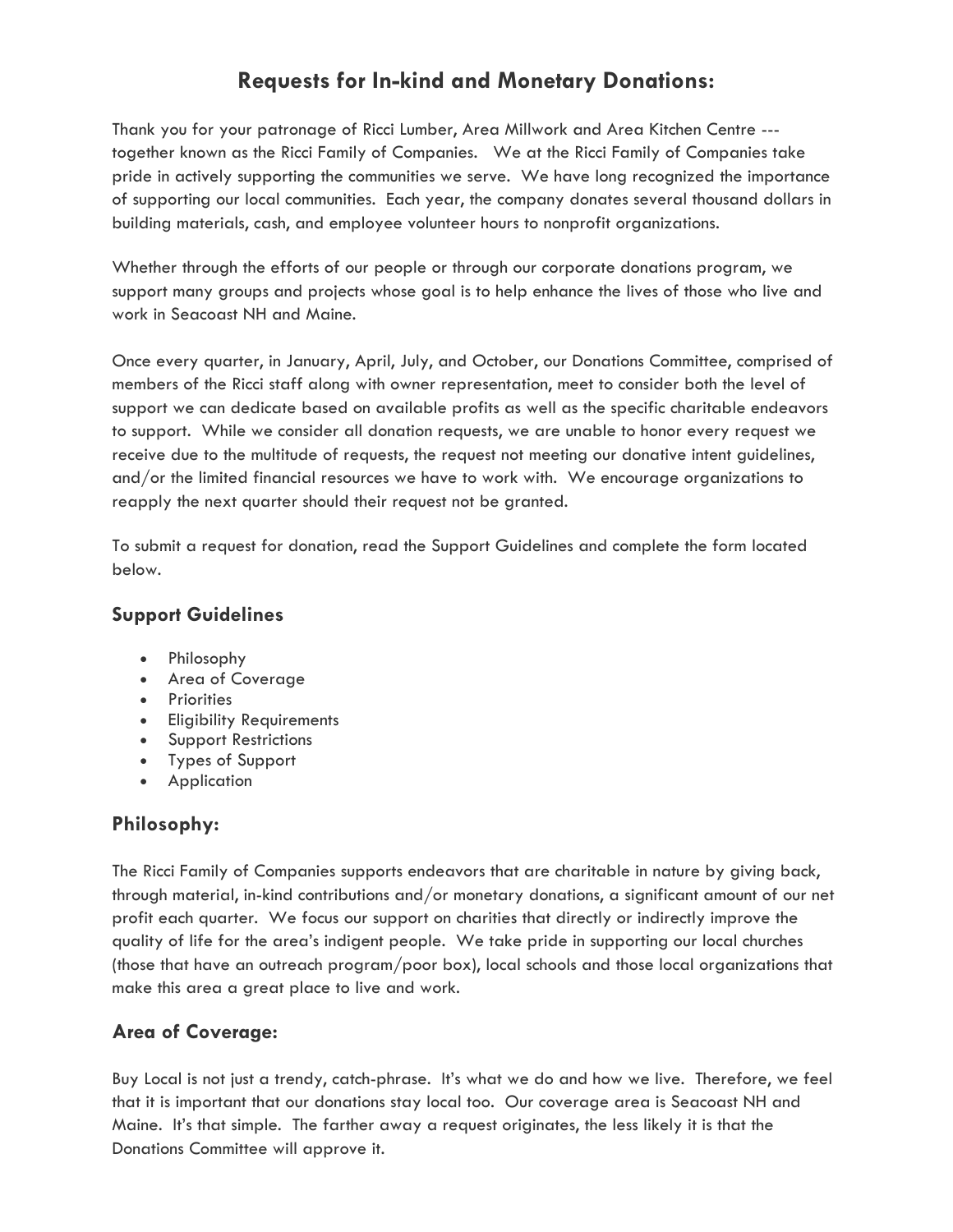## **Priorities:**

Ideally, initiatives should benefit the communities where our customers or employees are located and qualify under one or more of the company's priorities for giving which are:

- Social Responsibility for those Less Fortunate.
	- The Ricci Family of Companies recognizes the vital role that the non-profit sector plays in maintaining and improving quality of life in Seacoast NH and Maine. As a third generation family business, we have been fortunate to do business in a great area and have an important responsibility to try to improve the lot of the area's less fortunate.
- Seacoast Children. Ricci recognizes that the economic vitality of the communities it serves is critical for our area's future competitiveness. In short, the well-being of the Seacoast's young people is very important to a sustainable and thriving Seacoast. Therefore, we believe that it is important to support programs that promote the healthy development and education of our children.
- Environmental Stewardship. Ricci plays an active role in environmental stewardship and primarily supports initiatives that focus on conservation, protecting, preserving or improving the environment, and preserving natural habitats through:
	- o education programs
	- o leadership development
	- o community or organizational project collaborations and partnerships

## **Eligibility Requirements.**

Organizations seeking support must be:

- Registered as a New Hampshire or Maine non-profit organization
- Approved by the IRS as a 501- c (3) organization
- Located in communities where Ricci customers, employees and communities are served
- Serving the community without discrimination

#### **Support Restrictions.**

Ricci corporate giving does not support:

- Individuals
- Annual funds of hospitals, colleges, universities, grade schools or high schools
- Endowments
- Adult leagues and activities
- Cost prohibitive youth sports
- Individual fundraising, i.e.: student fundraising for trip to Spain
- Political groups
- Organizations in communities served by other lumberyards or homecenters

#### **Types of Support.**

Generally support specific program, service or projects. Contribution levels range widely and are primarily determined by the scope and impact of the proposed program, service or project. The preferred method is in-kind donations.